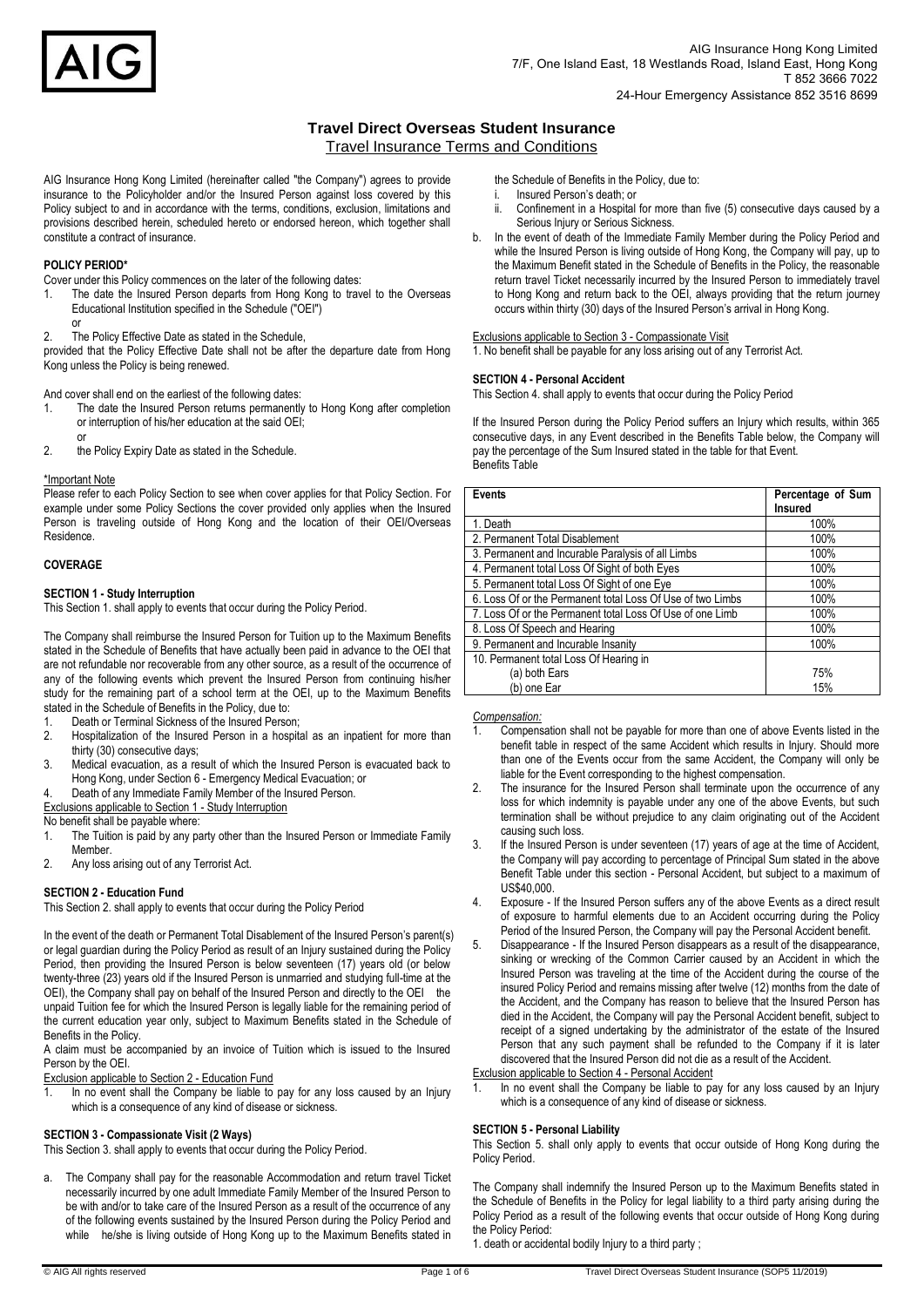

2. accidental loss of or damage to property of a third party.

It is a condition of cover that the Insured Person must not make any offer or promise of payment or admit his/her fault or liability to any other party, or become involved in any litigation without the Company's prior written approval.

Exclusions Applicable to Section 5 - Personal Liability

No benefits will be payable for legal liability directly or indirectly arising from or in relation to any of the followings:<br>1. property of or to a

- property of or to any person who is the Insured Person's Immediate Family Member or employer or deemed by law to be his/her employee.
- 2. property which belongs to the Insured Person or is in his/her care of custody or control.
- 3. any liability assumed under contract.<br>4. liability relating to the willful, malicid
- liability relating to the willful, malicious, or unlawful act on the part of the Insured Person.
- 5. liability arising from the ownership, possession or use of vehicles, aircraft, watercraft, firearms or animals.
- 6. liability arising from the undertaking of any trade, business or profession.
- 
- 7. liability arising from any criminal acts.<br>8. any liability arising out of any Terroris 8. any liability arising out of any Terrorist Act.<br>9 any claim for fine penalties exemplary pu
- 9. any claim for fine, penalties, exemplary, punitive or aggravated damages.<br>10 Any judgment which is not in the first instance either delivered by or obtain
- Any judgment which is not in the first instance either delivered by or obtained from a court of competent jurisdiction within Hong Kong or the jurisdiction in which the event occurred giving rise to the Insured Person's liability.

#### **SECTION 6 - Emergency Medical Evacuation**

This Section 6. shall only apply to events that occur outside of Hong Kong during the Policy Period.

When as a result of an Injury sustained or Sickness commencing while the Insured Person is outside of Hong Kong during the Policy Period and if in the opinion of the Company or its authorized representative, it is judged medically appropriate to move the Insured Person to another location for medical treatment, or to return the Insured Person to the city of OEI or Hong Kong, the Company or its authorized representative shall arrange for the evacuation utilizing the means best suited to do so, based on the medical severity of the Insured Person's condition. The Company shall pay directly to the medical provider the Covered Expenses for such evacuation. Covered Expenses are expenses for services provided and/or arranged by the Company or its authorized representative for the transportation, medical services and medical supplies necessarily incurred as a result of an emergency medical evacuation of an Insured Person as described herein.

The means of evacuation arranged by the Company or its authorized representative may include air ambulance, surface ambulance, regular air transportation, railroad or any other appropriate means. All decisions as to the means of transportation and the final destination will be made by the Company or its authorized representative according to medical necessity.

The Insured Person or a person on his/her behalf must contact Travel Guard Assistance Hotline at **(852) 3516 8699** for the arrangement.

#### **SECTION 7 - Repatriation of Remains**

This Section 7. shall only apply to events that occur outside of Hong Kong during the Policy Period.

If an Insured Person dies during the Policy Period as a result of an Injury sustained or Sickness commenced whilst the Insured Person is outside of Hong Kong during the Policy Period, the Company or its authorized representative shall make the necessary arrangements for the return of the Insured Person's remains to Hong Kong. The Company shall pay directly the actual and authorized costs incurred for such repatriation.

In addition, the Company shall reimburse the reasonable and necessary expenses actually incurred, subject to its prior agreement, at the place of death outside Hong Kong for service rendered by a mortician or undertaker, including the cost of a casket, the embalming and cremation if so selected.

The Insured Person or a person on his/her behalf must contact Travel Guard Assistance Hotline at (**852) 3516 8699** for the arrangement.

Exclusions applicable to Section 6 - Emergency Medical Evacuation and Section 7 - Repatriation of Remains

No benefits shall be provided:

- 1. For any expenses incurred for services provided by another party for which the Insured Person is not liable to pay, or any expenses already included in the cost of the overseas travel.
- 2. For any expenses for a service not approved and arranged by the Company or its authorized representative except that this exclusion shall be waived in the event the Insured Person, his/her Residing Companion(s), or the Policyholder cannot contact Travel Guard Assistance hotline during an emergency medical situation for reasons beyond their control. In any event, the Company reserves the right to reimburse for those expenses incurred for service which the Company or its authorized representative would have otherwise provided under the same circumstances.

**SECTION 8 - Medical Expenses (Applicable to Standard and Premier Plans only)**  This Section 8. shall only apply to events that occur during the Policy Period.

If the Insured Person sustains an Injury or suffers a Sickness commenced during the Policy Period, the Company shall reimburse the Usual, Reasonable and Customary Medically Necessary Expenses incurred within one hundred and eighty-two days (182) consecutive days from the first day of sustaining the Injury or suffering the Sickness up to the Maximum Benefits stated in the Schedule of Benefits in the Policy.

For the purpose of clarity no amount shall be payable under this Policy for any medical service or treatment provided or expense incurred, after one hundred and eighty-two days (182) consecutive days from the first day of sustaining the Injury or suffering the Sickness.

## *Medical Expenses Cover In Hong Kong*

Under this Section 8. the Company shall also reimburse

- a. the Usual, Reasonable and Customary Medically Necessary Expenses charged by Qualified Medical Practitioner practicing western medicine in Hong Kong for expenses incurred for the continuation of medical attention first sought whilst living outside Hong Kong or as a result of an Injury or Sickness suffered by the Insured Person during his/her temporary home visit to Hong Kong provided the Insured Person has scheduled to return to the place in which he/she is attending his/her studies at the OEI; and
- b. the Medically Necessary Expenses incurred for the same purpose paid to a Chinese Medicine Practitioner subject to an aggregate limit of US\$230 and a per-visit and per-day limit of US\$19.

The maximum amount payable for Medically Necessary Expenses incurred during the temporary visit to Hong Kong will be limited to US\$5,000 and no amount shall be payable under this Policy for any medical service or treatment provided, or expense incurred, after sixty (60) consecutive days from the date of the Insured Person's arrival in Hong Kong. Exclusions Applicable to Section 8 - Medical Expenses

No benefits will be provided with respect to expenses incurred:

- 1. For any service, supply, treatment or for any period of Hospital Confinement, which was not recommended, approved and certified as necessary and reasonable by a Qualified Medical Practitioner (or Chinese Medicine Practitioner as applicable under the cover afforded above for Chinese Medicine), or expenses which are non-medical in nature.
- For dental care, except as the result of Injury to sound and natural teeth.
- 3. For eye refraction or eye examinations for the purpose of prescribing corrective lenses for eyeglasses or for the fitting thereof, unless caused by Injury.
- For any expenses incurred for services provided by another party for which the Insured Person is not liable to pay, or any expenses which are already included in the cost of a scheduled travel.
- 5. For failure to obtain a written report from the attending Qualified Medical Practitioner confirming the Injury or Sickness suffered by the Insured Person.

## **SECTION 9 - Overseas Hospital Cash (Applicable to Premier Plan only)**

This Section 9. shall only apply to events that occur outside of Hong Kong during the Policy Period.

When as a result of an Injury sustained or Sickness commencing while the Insured Person is traveling outside of Hong Kong during the Policy Period requiring the Insured Person to be admitted and Confined in a Hospital as an in-patient under the professional care of a Qualified Medical Practitioner, the Company will pay US\$50 for each one day of Confinement starting from the third day of such Confinement, subject to a maximum of twenty (20) consecutive days for the same confinement. For the avoidance of doubt, if two (2) or more confinements are due to the same or related Injury or Sickness, or to any complications arising therefrom, such Confinements shall be regarded as one (1) Confinement if each of them is not separated by more than ninety (90) days from the paid or payable Confinement which immediately precedes it. This rule shall be observed in determining the limit of the benefits.

Exclusions Applicable to Section 9 - Overseas Hospital Cash

No benefits will be provided whenever:

- 1. The Hospital Confinement is not recommended, approved and certified as necessary and reasonable by a Qualified Medical Practitioner;
- 2. For failure to obtain a written report from the attending Qualified Medical Practitioner confirming that the Confinement is necessary and reasonable.
- 3. Any loss arising out of any Terrorist Act.

## **SECTION 10 - Kidnapping Benefit (Applicable to Premier Plan only)**

This Section 10. shall only apply to events that occur outside of Hong Kong during the Policy Period.

In the event of death of the Insured Person that is caused by Injury inflicted during a Kidnapping while the Insured Person is traveling outside of Hong Kong during the Policy Period, the Company shall pay up to the Maximum Benefits stated in the Schedule of **Benefits** 

The insurance of any Insured Person shall terminate upon the occurrence of any loss for which indemnity is payable under this section, but such termination shall be without prejudice to any claim originating out of the event causing such loss. Exclusions applicable to Section 10 - Kidnapping Benefit

- 1. In no event shall the Company be liable to pay for any loss caused by an Injury which is a consequence of any kind of disease or sickness.
- 2. Any Kidnapping arising out of any Terrorist Act.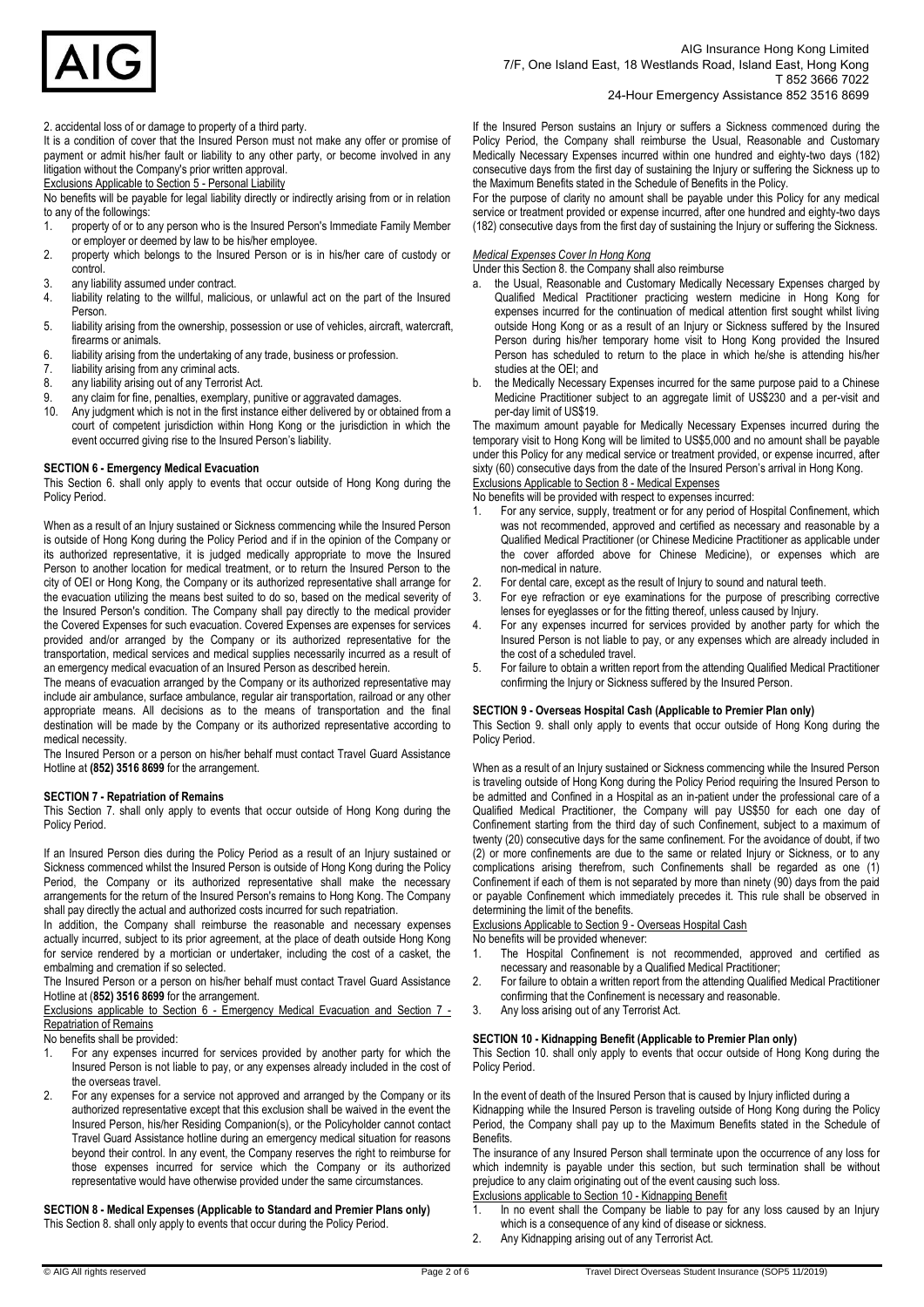

AIG Insurance Hong Kong Limited 7/F, One Island East, 18 Westlands Road, Island East, Hong Kong T 852 3666 7022 24-Hour Emergency Assistance 852 3516 8699

#### **SECTION 11 - Travel Document (Applicable to Premier Plan only)**

This Section 11. shall only apply to events that occur outside of Hong Kong during the Policy Period.

If the Insured Peron's passport, travel tickets and/or other important travel documents are lost as a result of robbery, theft or burglary, occurring outside of Hong Kong during the Policy Period, the Company shall reimburse the Insured Person up to the Maximum Benefits stated in the Schedule of Benefits in the Policy for the cost of

- 1. obtaining replacement passports, travel tickets and other travel documents lost as a result loss arises out of robbery, theft or burglary, and / or
- 2. the additional, necessary and reasonable travel and/or Accommodation expenses incurred for the sole purpose of such replacement of the lost travel documents provided that it is necessary for the Insured Person to travel to a place outside his/her city of the OEI to obtain such replacement. Exclusions Applicable to Section 11 - Travel Document

No benefits will be provided:

- 1. For any loss not reported to the police within 24 hours of loss and a police report for such loss not having been obtained.
- 2. For loss of any travel document and/or visa which is not needed outside of Hong Kong during the Policy Period.
- 3. For loss by any mysterious disappearance or items left behind.
- 4. For loss resulting directly or indirectly from rebellion, usurpation of power, Terrorist Act or action taken by Government Authorities in hindering, combating or defending against such an occurrence; destruction, quarantine or customs regulations, confiscation by order of any Government of Public Authority for contraband or illegal transportation or trade.

#### **SECTION 12 - Baggage and Personal Effects (Applicable to Premier Plan only)**

This Section 12. shall only apply to loss or damage of baggage items during the Policy Period that occur whilst the Insured Person is traveling outside of Hong Kong or the city or town in which their OEI is located and/or they normally reside when attending the OEI.

The Company will pay the Insured Person for loss of or damage to baggage, clothing and personal effects, worn, carried by the Insured Person, in trunks, suitcases and like receptacles, occurring during the travel period and owned by the Insured Person, up to the Maximum Benefits stated in the Schedule of Benefits subject to all of the following:

- 1. The amount payable in respect of any one article or pair or set of articles shall not exceed US\$400;
- 2. The amount payable in respect of any Lap-top Computer shall not exceed US\$1,200, and this cover can only be utilized once during the Policy Period;
- 3. The Company at its option may make payment, reinstate or repair articles less than one year old;
- 4. The Company at its option may make payment, reinstate or repair subject to due allowance of wear and tear and depreciation for any article that is more than one year old.
- 5. The total amount payable under this Section during the Policy Period shall not exceed 100% of the amount stated in the Schedule of Benefits in the Policy.
- Exclusions applicable to Section 12 Baggage and Personal Effects

#### No benefits will be provided:

- 1. In respect of the following classes of property: glasses, sun glasses, contact lens, business goods or sample, foodstuffs, animals, motor vehicles (including accessories), motorcycles, boats, motors, bicycle, any other conveyances, household furniture, antiques, jewelry or accessories, mobile phone (including but not limited to PDA phone and other accessories), money (including checks, traveler checks, etc), plastic money (including credit card, Octopus cards, etc), securities, tickets or documents.
- 2. For loss or damage caused by wear and tear, gradual deterioration, moths, vermin, inherent vice or damage sustained due to any process initiated by the Insured Person to repair, clean or alter any property.
- 3. For loss of or damage to hired or leased equipment and loss of or damage to property resulting directly or indirectly from insurrection, rebellion, revolution, civil war, usurped power, Terrorist Act, or action taken by Governmental Authorities in hindering, combating or defending against such an occurrence; destruction, quarantine or customs regulations, confiscation by order of any Government of Public Authority for contraband or illegal transportation or trade.
- 4. For loss of or damage to property insured under any other insurance, or could be reimbursed for by a Common Carrier, a hotel, any service provider or otherwise.
- 5. For loss of or damage to property which functions normally after it has been fixed or repaired by the Common Carrier or a hotel.
- 6. For loss of Insured Person's baggage not being on the same conveyance as the Insured Person or souvenirs and/or articles mailed or shipped separately.
- 7. For the damage or loss of Lap-Top Computer or tablets which are transported as check-in baggage in any Common Carrier.
- 8. For loss of the Insured Person's baggage when it is left unattended in a Public Place or as a result of the Insured Person's failure to take due care and precautions for the safe guard and security of such property.
- 9. For loss of data recorded on any device and /or tape, USB, card, diskette or otherwise.
- 10. For breakage or damage to fragile articles.
- 11. In respect of loss or damage while in the custody of a hotel or Common Carrier, unless reported immediately on discovery in writing to such hotel or Common Carrier within one (1) day and a Property Irregularity Report is obtained where custody of an airline is involved.
- 12. In respect of losses not reported to the police within 24 hours of loss or a loss report not obtained from the police.
- 13. For loss as a result of any mysterious disappearance or items left behind.
- 14. In respect of shortage, lack of stock or depreciation in value.
- 15. For loss or damage to the property the receipt for the purchase of which is not in the name of the Insured Person.
- 16. For loss or damage that occurs in Hong Kong, or in the city or town where the Insured Person's OEI is situated and/or where they normally reside when attending the OEI.
- 17. For any loss claimed under Section 14 Baggage Delay arising from the same cause.

#### **SECTION 13. Travel Delay (Applicable to Premier Plan only)**

This Section 13. shall only apply to delays that occur during the Policy Period.

The Company shall pay US\$80 for every full eight (8) hours of delay up to a maximum amount of US\$400 for each delay, in the event that the Common Carrier in which the Insured Person has arranged to travel is delayed for at least eight (8) consecutive hours from the departure or arrival time specified in the itinerary provided to the Insured Person by the Common Carrier, where such delay is caused directly by inclement weather, natural disaster, equipment failure, hijack or strike by the employees of the Common Carrier during the Policy Period.

Departure or arrival delay will be calculated from the original scheduled departure or arrival time specified in the itinerary provided by the Common Carrier to the Insured Person until the actual departure or arrival time of a) the original Common Carrier or b) the first available alternative transportation offered by that Common Carrier management.

The Insured Person can only claim once for either the departure delay or the arrival delay of the same delayed Common Carrier.

This coverage is effective only if this insurance is purchased before the announcement of any event or occurrence leading up to the relevant delay of the Common Carrier by the authorized representative/management of the Common Carrier or through the mass media.

Exclusions Applicable to Section 13 - Travel Delay

No benefits will be provided for:

- 1. Delay of the outward journey commenced from Hong Kong.
- 2. Failure of the Insured Person to obtain written confirmation from the Common Carrier on the number of hours of and the reason for such delay.
- 3. Any claim arising from any event or occurrence leading up to the relevant delay which is announced before this insurance is purchased.
- 4. Any claim arising from late arrival of Insured Person at the airport or port (i.e. arrival at a time later than the time required for check-in or booking-in except for the late arrival due to strike by the employees of the Common Carrier).
- 5. Any claim arising from the failure of the Insured Person to get on-board the first available alternative transportation offered by the administration of the relevant Common Carrier.
- 6. Any consequential loss arising from the late arrival of a preceding Common Carrier that causes subsequent delays/misconnections of each Common Carrier in which the Insured Person has arranged to travel during the Policy Period.
- More than three (3) payable claims under this Section during each Policy Period.

### **SECTION 14. Baggage Delay (Applicable to Premier Plan only)**

This Section 14. shall only apply to baggage delays that occur outside of Hong Kong during Policy Period.

The Company shall pay US\$100 for each delay, in consequence of temporary deprivation of the Insured Person's baggage for ten (10) consecutive hours from the time of arrival at the destination due to the misdirection in delivery of the baggage by a Common Carrier on or in which the Insured Person is traveling during the Policy Period. This benefit can only be utilized once during the Policy Period.

#### Exclusions Applicable to Section 14 - Baggage Delay

No benefits will be provided:

- 1. For Baggage delay in Hong Kong.
- 2. For the failure of the Insured Person to obtain written confirmation from the Common Carrier as to the number of hours and the reason for such delay.
- 3. With respect to any of the Insured Person's baggage which the Insured Person either intentionally sent by a different Common Carrier than the one in which the Insured Person was traveling, or with respect to any baggage, souvenir or other items which the Insured Person mailed or shipped separately.
- 4. For any loss claimed under Section 12 Baggage and Personal Effects arising from the same cause.
- Any delay relating to baggage that is sent on an alternative flight or by other means because the Insured Person's baggage exceeded the maximum weight permitted by the Common Carrier.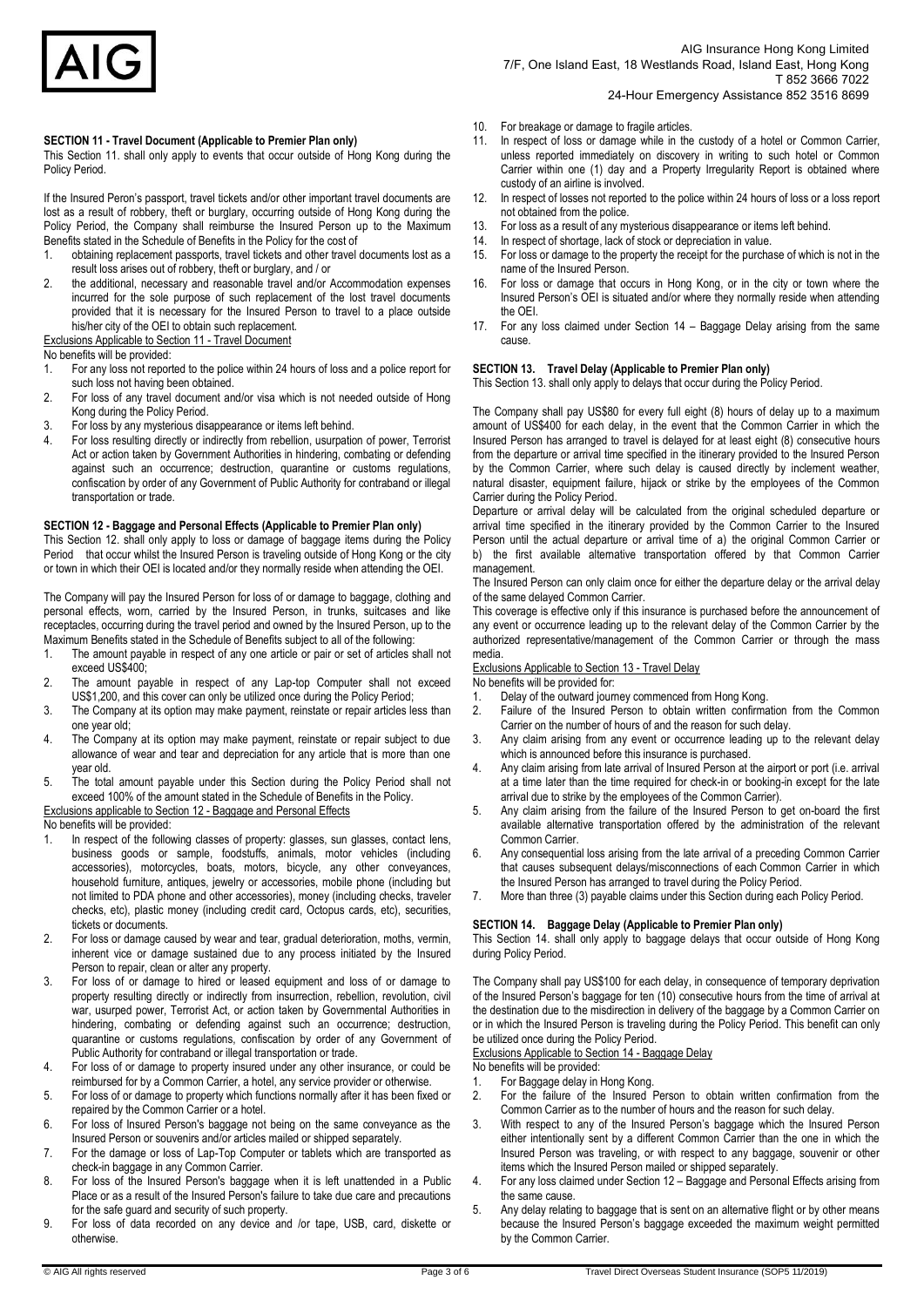

6. For more than three (3) payable claims under this Section during each Policy Period.

#### **SECTION 15- OVERSEAS RESIDENCE GUARD**

This Section 15. shall only apply to events that occur during the Policy Period that occur whilst the Insured Person is traveling outside of Hong Kong or the city or town in which their OEI is located and/or they normally reside when attending the OEI.

The Company will pay the Insured Person, up to the Maximum Benefit as stated in the Schedule of Benefits, or at the Company's sole discretion and option, reinstate or repair any loss or damage to the Household Contents caused by fire within the Overseas Residence that is left vacant whilst the Insured Person is traveling outside of Hong Kong or the city or town in which their OEI is located and/or they normally reside when attending the OEI.

Exclusions Applicable to Section 15 – Overseas Residence Guard

No benefits will be provided for:

- 1. loss or damage arising from wear, tear, depreciation, the process ofc leaning, dyeing, repairing or restoring any article, the action of light or atmospheric conditions, moth, insects, vermin or any other gradually operating cause;
- 2. any loss or damage occasioned through the willful act of the Insured Person or with connivance of the Insured Person;
- 3. loss (whether temporary or permanent) of the insured property or any part thereof by reason of confiscation, requisition, detention or legal or illegal occupation of such property or of any premises, vehicle or thing containing the same by any government authorities;
- 4. electrical or mechanical breakdown;
- 5. consequential loss or damage of any kind;
- 6. business or professional use in respect of photographic and sports equipment and accessories and musical instruments;
- 7. motor vehicles, boats, livestock, bicycles and any equipment or accessories relating thereto; and
- 8. loss or damage insured under any other insurance policy, or reimbursed by any other party.

#### **DEFINITIONS**

**"Accident"** shall mean an unforeseen and involuntary event that causes an Injury. "**Accommodation"** shall mean room charge only.

**"Acquired Immune Deficiency Syndrome"** or **"AIDS"** has the meaning assigned to it by the World Health Organization including Opportunistic Infection, Malignant Neoplasm, Human Immune Deficiency Virus (HIV), Encephalopathy (Dementia), HIV Wasting Syndrome or any disease or sickness in the presence of a sero-positive test for HIV. Opportunistic Infection shall include but not be limited to pneumocystis carinii pneumonia, organism of chronic enteritis, virus and/or disseminated fungi infection. Malignant Neoplasm shall include but not be limited to Kaposi's sarcoma, central nervous system lymphoma and/or other malignancies now known or which become known as immediate causes of death, an illness, or disability, in the presence of Acquired Immune Deficiency.

**"Activities of Daily Living"** as stated on this Policy shall have the following meanings: a. Mobility: the ability to move from one (1) room to an adjoining room or from one (1) side of a room to another or to get in and out of bed or chair without requiring the physical

assistance of another person; b. Continence: the ability to voluntarily control bladder and bowel functions so as to be able to maintain personal hygiene;

c. Dressing: putting on and taking off all necessary items of clothing without requiring the assistance of another person;

d. Toileting: getting to and from the toilet, transferring on and off the toilet and associated personal hygiene; and

e. Eating: all tasks of getting food into the body once it has been prepared.

**"Chinese Medicine Practitioner"** shall mean any Chinese bonesetter or acupuncturist who is legally registered as a Chinese medicine practitioner under the Chinese Medicine Ordinance (Cap 549, Laws of Hong Kong), but excluding a Chinese Medicine Practitioner who is the Insured Person or an Immediate Family Member of the Insured Person.

**"Common Carrier"** means any bus, coach, ferry, hovercraft, hydrofoil, ship, train, tram or underground train provided and operated by a carrier duly licensed for the regular transportation of fare-paying passengers, and any fixed-wing aircraft provided and operated by an airline or an air charter company which is duly licensed for the regular transportation of fare-paying passengers and any helicopter provided and operated by an airline which is duly licensed for the regular transportation of fare-paying passengers and operating only between established commercial airports or licensed commercial heliports, and any regularly scheduled airport limousine operating on fixed routes and schedules.

**"Confinement" or "Confined"** means the period the Insured Person is registered as an in-patient in a Hospital because of a medical necessity under the professional care of a Qualified Medical Practitioner and which the Hospital levies a charge for room and board for the treatment of an Injury or Sickness for such confinement.

**"Hospital"** where used in this Policy means a hospital (other than an institution for the aged, chronically ill or convalescent rest or nursing home or a place for alcoholics or drug addicts, or for any similar purpose) operated pursuant to law for the care and treatment of sick or injured persons with organized facilities for diagnosis and surgery and having 24 hours nursing service and medical supervision.

"**Household Contents**" means household furniture and furnishing, clothing and personal

effects belonging to the Insured Person and fixtures and fittings which the Insured Person owns. It shall not mean the landlord's fixtures and fittings, or deeds, bonds, bills of exchange, promissory notes, cheques, travellers' cheques, securities for money, documents of any kind, cash, currency notes and Valuables.

**"Immediate Family Member"** shall refer to the Insured Person's spouse, child, parent, brother, sister, parent-in-law, grandparent or legal guardian.

**"Injury"** means bodily injury suffered as a result of an Accident directly and independently of all other causes.

**"Insured Person"** shall mean the insured person specified in the Schedule of Benefits.

**"Kidnapping"** means the unlawful act of taking away of a person by force, threat, or deceit, with intent to cause him to be detained against his will, usually to hold the person for ransom or in furtherance of another crime.

**"Lap-Top Computer"** means a Lap-Top, Notebook or Sub-notebook. However, Personal Digital Assistance (PDA) and Hand Held Computers (HHC), Tablets, iPhones or similar are excluded from this category.

**"Loss Of"** or **"Loss Of Use"** means the Permanent total functional disablement or complete and permanent physical severance through or above the wrists or ankle joints, and as used with reference to eyes, shall mean the entire and irrecoverable loss of sight.

**"Loss Of Hearing"** means Permanent and irrecoverable loss of hearing where: If a db - Hearing loss at 500 Hertz If b db - Hearing loss at 1,000 Hertz

If c db - Hearing loss at 2,000 Hertz If d db - Hearing loss at 4,000 Hertz 1/6 of (a+2b+2c+d) is above 80dB.

**"Loss Of Speech"** means the disability in articulating any three of the four sounds which contribute to the speech such as the Labial sounds, the Alveololabial sounds, the Palatal sounds and the Velar sounds or total loss of vocal cord or damage of speech center in the brain resulting in Aphasia.

**"Malignant Neoplasm"** shall include but not be limited to Kaposi' sarcoma, central nervous system lymphoma and/or other malignancies now known or which become known as immediate causes of death, an illness, or disability, in the presence of Acquired Immune Deficiency.

**"Medically Necessary Expenses"** means expenses incurred and paid by the Insured Person to a legally Qualified Medical Practitioner (or Chinese Medicine Practitioner as applicable), physician, surgeon, nurse, hospital and/or ambulance service for medical, surgical, X-ray, hospital or nursing treatment including the cost of medical supplies and ambulance hire in relation to the Injury or Sickness but excluding the cost of dental treatment unless such treatment is necessary as a result of damage done to sound and natural teeth that is caused by the Injury, and excluding any expenses incurred under Emergency Medical Evacuation section and Repatriation of Remains section of this Policy. All treatment must be prescribed by a Qualified Medical Practitioner in order for expenses to be reimbursed under this Policy. Provided that in the event an injured person becomes entitled to a refund of all or part of such expenses from any other source, the Company will, subject to limitations and exclusions of this contract of insurance, only be liable for the excess of the amount recoverable from such other sources.

**"Reasonable and Customary"** shall mean an expense which: (1) is charged for treatment, supplies or medical services medically necessary for the caring of Insured Person(s) under the care, supervision, or order of a Qualified Medical Practitioner; (2) does not exceed the usual level of charges for similar treatment, supplies or medical services in the locality where the expense is incurred; and (3) does not include charges that would not have been made if no insurance existed.

**"Residing Companion(s)"** shall mean any person who resides with the Insured Person outside Hong Kong during the Policy Period.

**"Overseas Residence"** means the permanent place of residence of the Insured Person whilst the Insured Person studies abroad during the Policy Period.

**"Permanent"** when referring to a condition means the same lasting at least twelve (12) consecutive months from the date of an Accident and at the expiry of the twelve (12) months period being beyond any hope of improvement.

**"Permanent Total Disablement"** mean disablement which commences 90 days after the date of an Accident and which is Permanent and which entirely and forever prevents the Insured Person from attending to any business or gainful occupation of any and every kind or if he/she has no business or occupation from attending to any Activities of Daily Living.

**"Policy Period"** shall mean the period for which cover applies as stated at the beginning of the Policy Wording.

**"Public Place"** shall mean shops, airports, train stations, bus stations, streets, hotel foyers and grounds, restaurants, beaches, public toilets and any place to which the public has access.

**"Qualified Medical Practitioner"** means any person legally authorized by the Government in the geographical area of his or her practice to render medical or surgical service, but excluding a Medical Practitioner who is the Insured Person or an Immediate Family Member of the Insured Person.

**"Serious Injury Or Serious Sickness"** when applied to the Insured Person, is one which requires treatment by a Qualified Medical Practitioner and which results in that practitioner certifying that the Insured Person's life is in danger and the Insured Person being unfit to travel or continue with his/her original insured studies ortravel, as applicable .

When "Serious Injury Or Serious Sickness" is applied to the Insured Person's Immediate Family Member(s), the same interpretation as aforesaid shall, mutatis mutandis, apply.

**"Sickness"** shall mean sudden and unexpected sickness or disease contracted and commencing during the Policy Period.

"**Terminal Sickness"** shall mean a Sickness suffered by the Insured Person which, in the opinion of a Qualified Medical Practitioner, is highly likely to lead to death within a 12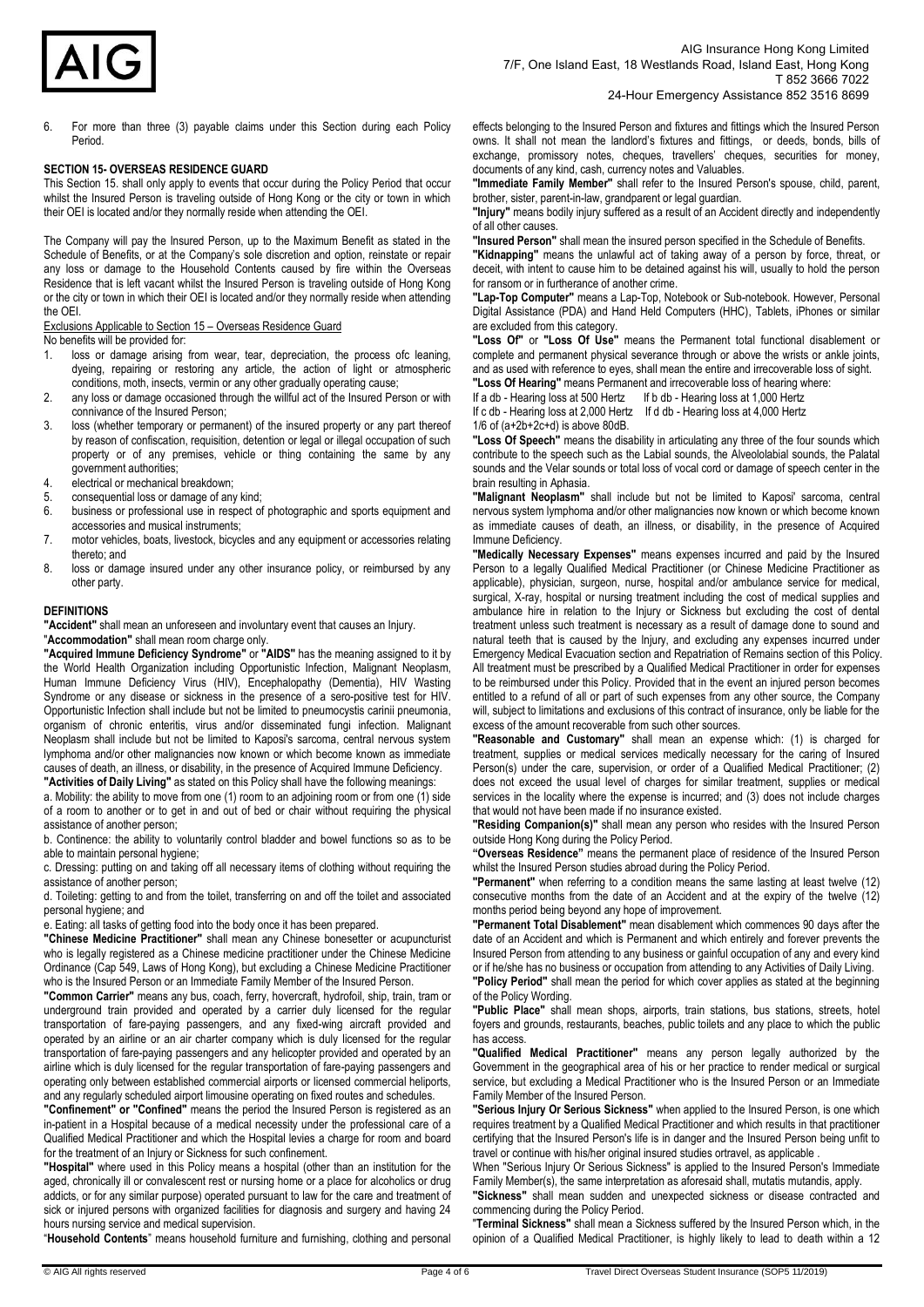

24-Hour Emergency Assistance 852 3516 8699

#### month period.

**"Terrorist"** or member of a terrorist organization shall mean any person who commits, or attempts to commit, a Terrorist Act or who participates in or facilitates the commission of a Terrorist Act and/or is verified or recognized or designated by any government or authority or committee as a terrorist.

**"Terrorist Act"** shall mean any actual or threatened use of force or violence directed at or causing damage, injury, harm or disruption, or commission of an act dangerous to human life or property, against any individual, property or government, with the stated or unstated objective of pursuing economic, ethnic, nationalistic, political, racial or religious interests, whether such interests are declared or not. Criminal acts, primarily committed for personal gain and acts arising primarily from prior personal relationships between perpetrator(s) and victim(s) shall not be considered terrorist acts. Terrorist act also includes any act, which is verified or recognised by the (relevant) Government as an act of terrorism.

**"Ticket"** means an economy class ticket or similar purchased for travel on any Common Carrier.

**"Tuition"** means all legally required registration fees charged by the OEI named in the Schedule of Benefits for required courses (and any applicable laboratory fee for participation in said courses, exclusive of any extra-curricular course fees), and any cost for the use of facilities for attending said courses. For the purpose of this definition, costs associated with room and board and/or textbooks (whether required or not) are not covered.

**"Usual, Reasonable And Customary"** shall mean an expense which: (1) is charged for treatment, supplies or medical services medically necessary for caring of Insured Person(s) under the care, supervision, or order of a Qualified Medical Practitioner; (2) does not exceed the usual level of charges for similar treatment, supplies or medical services in the locality where the expense is incurred; and (3) does not include charges that would not have been made if no insurance existed.

**"Valuables"** mean articles of gold, silver or other precious metal, jewellery, furs, precious or semi-precious gems, stamp, coin and/or medal collections and works of art.

**"War"** shall mean war, whether declared or not, or any warlike activities, including use of military force by any sovereign nation to achieve economic, geographic, nationalistic, political, racial, religious or other ends.

#### **GENERAL EXCLUSIONS APPLICABLE TO ALL SECTIONS OF THIS POLICY**

The Company will not pay under any Section of the Policy for loss, injury, damage or liability suffered and/or sustained by or arising directly or indirectly as a result of or in connection with any of the following:

- 1. Self-inflicted Injury; suicide or attempted suicide while sane or insane;<br>2. War, civil war, invasion, insurrection, revolution, use of military power
- War, civil war, invasion, insurrection, revolution, use of military power or usurpation of government or military power.
- 3. An Insured Person who travels in, to or through Cuba, Iran, Syria, Sudan, North Korea, or the Crimea region;
- 4. An Insured Person who is:<br>(i) a Terrorist;
	- (i) a Terrorist;<br>(ii) a member of
	- a member of a terrorist organization;
	- (iii) a narcotics trafficker; or
	- (iv) a purveyor of nuclear, chemical or biological weapons;
- 5. Any illegal or unlawful act by the Insured Person;<br>6. As a result of or in connection with the commissi
- As a result of, or in connection with the commission of a felony offense;
- 7. Pregnancy, childbirth, miscarriage, any Injury or Sickness associated with pregnancy or childbirth;
- 8. Sexually transmitted diseases;
- 9. AIDS or any Injury or Sickness evidenced by the presence of a sero positive test for HIV and related disease;
- 10. Hernia;<br>11. Routine
- Routine physical checkups;
- 12. One the reasons for the journey outside of Hong Kong is to obtain medical care or advice of any kind;
- 13. Cosmetic or plastic surgery, except as a result of an Accident;<br>14. Elective surgery:
- Elective surgery;
- 15. Mental and nervous disorders or rest cures;
- 16. In connection with alcoholism or drug addiction, or use of any drug or narcotic agent;
- 17. The Insured Person taking part in any kind of motor racing, or engaging in a sport in a professional capacity or where an Insured Person would or could earn income or remuneration from engaging in such sport;
- 18. The Insured Person participating in any competition involving the use of a motorized land, water or air vehicle, or from the consequences on the Insured Person riding or driving a motorcycle or motor scooter with an engine displacement over 125 cm3.
- 19. Specific named hazards: hang gliding, mountaineering, rock climbing/repelling, sky diving, and piloting an aircraft;
- 20. The Insured Person engaging in naval, military or airforce service or operations; armed force/ disciplinary force or service; being as a crew member or an operator of any air carrier; engaging in offshore activities like commercial diving, oil rigging, mining or aerial photography; handling of explosives; employed as driver of any kind of conveyance; employed or engaging in any kind of labor work or as an animal trainer, diver, domestic helper, jockey, newspaper-war correspondent, security guard, stuntman, while working in casino, disco, construction site, farm, factory, hospital, kitchen of a restaurant, or night club.
- 21. Treatment paid for or furnished under any other individual or group policy, or other service or medical pre-payment plan arranged through employer to the extent so furnished or paid, or under any mandatory government program or facility set up for treatment without cost to any individual;
- 22. A government or government authority seizing, withholding or destroying anything of the Insured Person or any prohibition by or regulation or intervention of any government or government authority.
- Any expenses that can be compensated from any other sources except for Section 4 - Personal Accident, Section 9 - Overseas Hospital Cash, Section 10 - Kidnapping Benefit, Section 13 – Travel Delay and Section 14 – Baggage Delay.
- Any pre-existing medical condition which includes any condition for which the Insured Person or an Immediate Family Member has received medical treatment, diagnosis consultation or prescribed drugs, or a condition for which medical advice or treatment was recommended by a Qualified Medical Practitioner during a six (6) month period preceding the Policy Effective Date or any renewal or plan up-grade thereof, unless in respect of Insured Person's conditions only, the Insured Person has been insured under this Policy for twelve (12) consecutive months.

## **POLICY PROVISIONS**

#### 1. **AGE LIMIT**

Coverage is available to Hong Kong legal resident aged from twelve (12) to seventy (70) years of age.

#### 2. **RENEWAL CONDITIONS**

This Policy may be renewed for further consecutive periods by the payment of premium on the effective date of the renewal at the Company's premium rate in force at the time of renewal, subject to the Company's right to decline renewal of this Policy on any anniversary date of the Policy upon giving thirty (30) days prior written notice mailed or delivered to the Insured Person's last known address of the Company's intention not to renew the Policy, or to condition its renewal upon reduction of limits, increase in premium, elimination of coverage, or any combination thereof. The Company's acceptance of premium coupled with its renewal confirmation shall constitute its consent to renewal. Unless renewed as herein provided, this Policy shall terminate, at the expiration of the period for which premium has been paid. The Company reserves the right to change, from time to time, the table of rates applicable to premiums thereafter becoming due under this form of Policy.

## 3. **GRACE PERIOD**

A grace period of thirty-one (31) days will be granted for the payment of each premium falling due after the first premium, and unless outstanding premium is paid within the grace period and unless the Policy has not otherwise been cancelled earlier in accordance with the provisions of this Policy, the Policy shall be deemed cancelled as from the due date for the payment of the outstanding premium. No grace period shall be granted for the payment of the first premium and failure to effect payment thereof according to the Company's demand shall render this Policy void from inception.

## 4. **COMPLYING WITH POLICY CONDITIONS**

The due observance and fulfillment of the terms of this Policy insofar as they relate to anything to be done or complied with by an Insured Person and the truth of the statements and answers in any proposal and/or application and of evidence required from an Insured Person in connection with this insurance shall be conditions precedent to any liability of the Company to make any payment under this Policy.

## 5. **NOTICE OF CLAIM**

Written notice of claim must be given to the Company within thirty (30) days after occurrence of any event likely to give rise to a claim under this Policy or as soon thereafter as is reasonably possible. Notice given by or on behalf of an Insured Person to the Company with information sufficient to identify the Insured Person, shall be deemed notice to the Company.

## 6. **CLAIM FORMS**

The Company, upon receipt of a notice of claim will furnish to the claimant such forms as are usually furnished by it for filing proofs of loss. If such forms are not furnished within fifteen (15) days after receipt of such notice the claimant shall be deemed to have complied with requirements of this Policy as to proof of loss upon submitting, within the time fixed in the Policy of filing proofs of loss, written proof covering the occurrence, the character and extent of the loss for which claim is made.

## 7. **PROOFS OF LOSS**

Written proof of loss must be furnished to the Company at one of its local offices within sixty (60) days after the date of such loss. Failure to furnish such proof within the time required shall not invalidate nor reduce any claim if it was not reasonably possible to give proof within such time, provided such proof is furnished as soon as reasonably possible and not later than one (1) year from the time proof is otherwise required.

## 8. **FRAUDULENT CLAIMS**

If the claim should be, in any respect, fraudulent or if any fraudulent means or devices were used by the Policyholder/Insured Person or anyone acting on his/her behalf to obtain any benefit under this Policy, all benefits in respect of such claims shall be forfeited, and this Policy shall be cancelled immediately, without any pro-rata return of premiums.

## 9. **FITNESS TO TRAVEL**

At the time of effecting this insurance the Insured Person must be fit to travel and not be aware of any circumstances which can lead to claim under this Policy, otherwise any claim can be jeopardized.

#### 10. **POLICY INTERPRETATION**

The Policy shall be interpreted in accordance with Hong Kong laws.